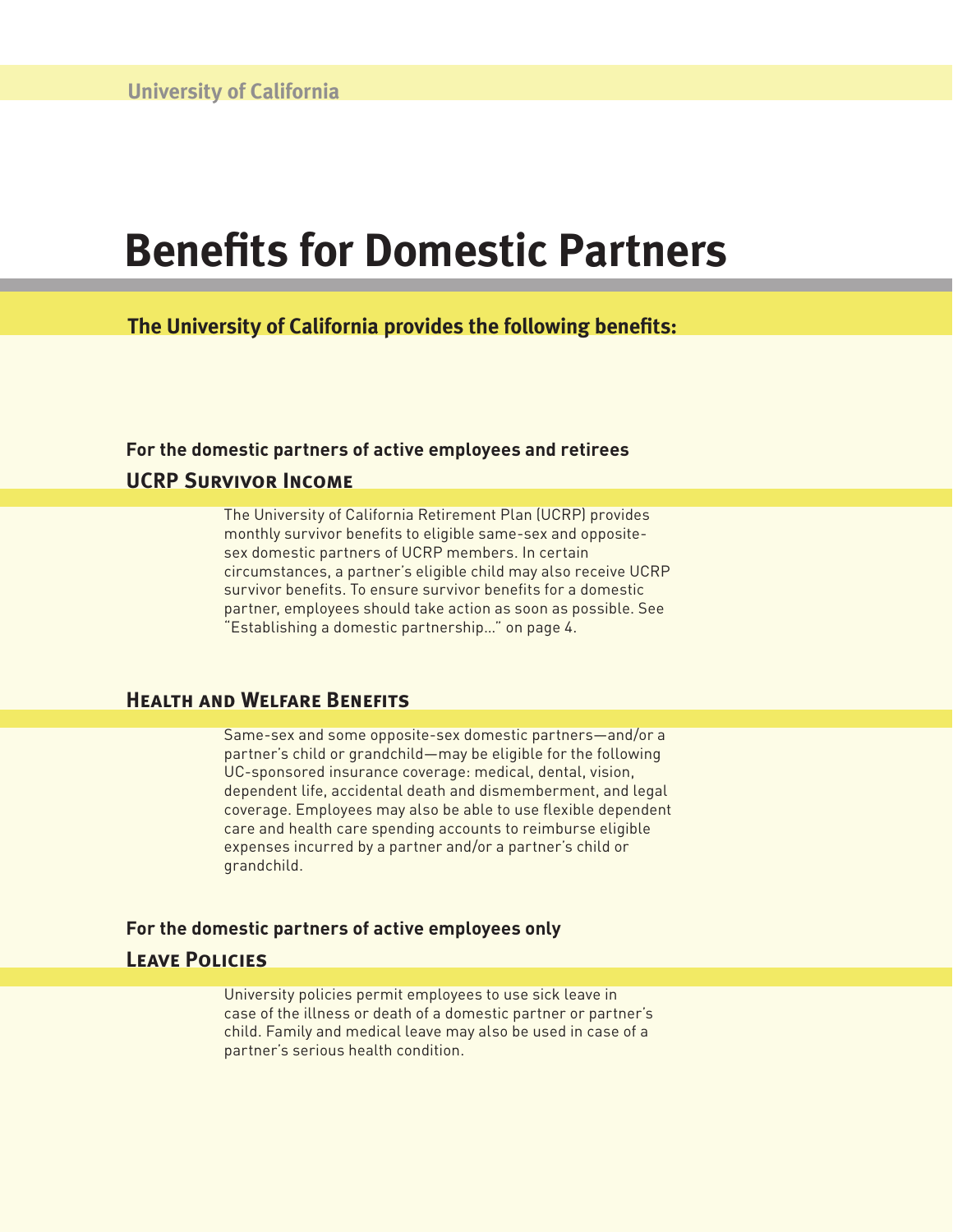### **Definition of Domestic Partnership for UCRP Survivor Income and Health and Welfare Benefits**

#### **(same-sex and opposite-sex domestic partners)**

A domestic partnership registered with the State of California or a substantially equivalent partnership established in another jurisdiction (same-sex domestic partners only) is a domestic partnership for UC benefits purposes.

A domestic partnership that has not been registered with the State of California must meet the following criteria to be a domestic partnership for UC benefits purposes:

- parties must be each other's sole domestic partner in a long-term, committed relationship and must intend to remain so indefinitely
- neither party may be legally married or be a partner in another domestic partnership
- parties must not be related to each other by blood to a degree that would prohibit legal marriage in the State of California
- both parties must be at least 18 years old and capable of consenting to the relationship
- parties must be financially interdependent
- parties must share a common residence

See page 5 for information on establishing a domestic partnership if the partnership is not registered with the State.

**For UCRP pre- and post-retirement benefits**, the partnership must have been in existence for at least one year as of the date of death or retirement and must be continuous until death. See "What Benefits are Available" on page 3.

**For health and welfare benefits for opposite-sex domestic partners**, one or both must be over age 62 and eligible for Social Security benefits based on age.

#### **California State registration**

Same-sex domestic partners can register their domestic partnership with the State of California.

Opposite-sex domestic partners as defined in California Family Code Section 297 (that is, one or both are over age 62 and eligible for Social Security benefits based on age) may also register.

For more information about forms, see page 7.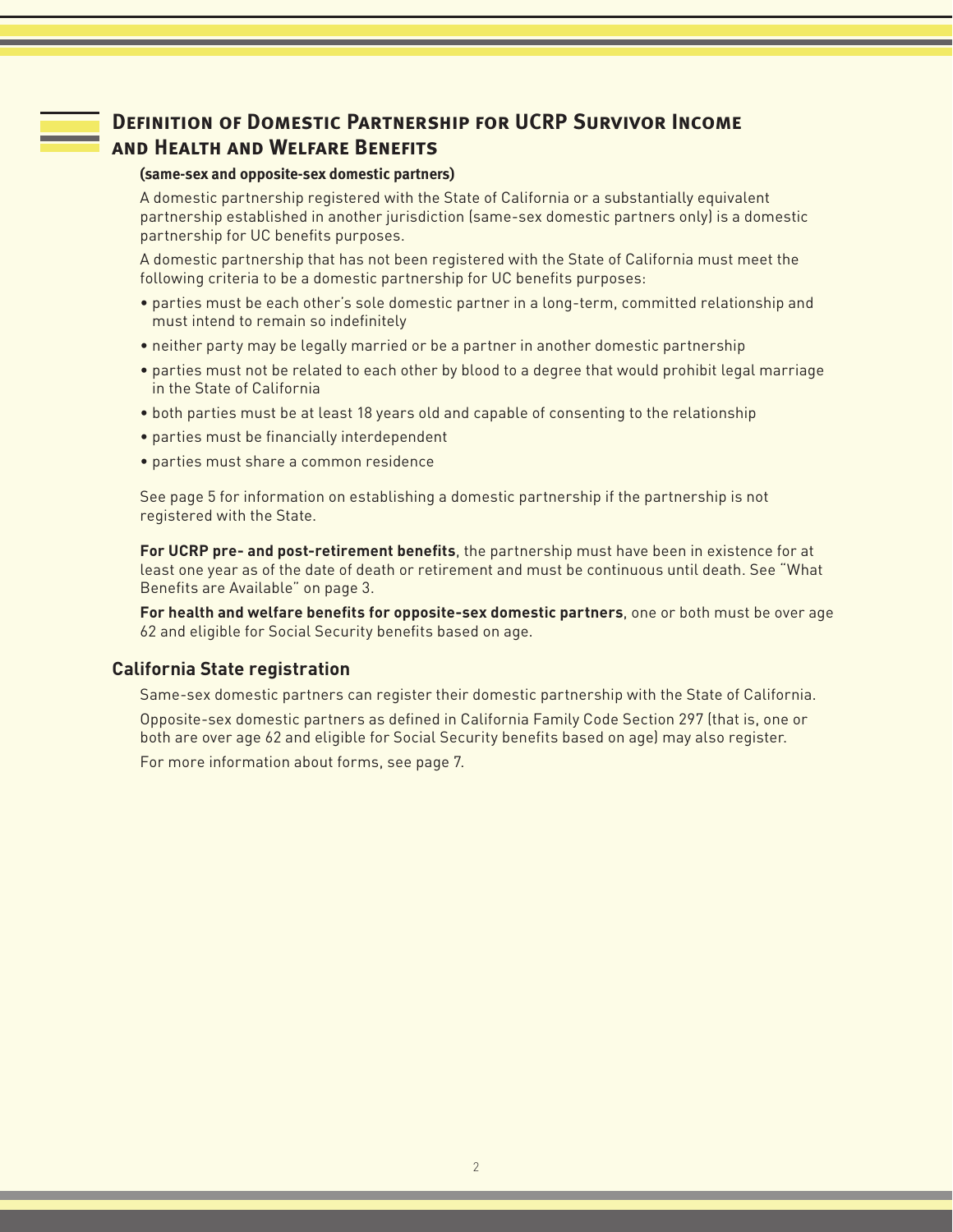### **What benefits are available**

#### **UCRP survivor income**

#### **(for same-sex and opposite-sex domestic partners)**

**Pre-retirement survivor benefits** (employee member is not eligible to retire)

- Monthly survivor benefits may be available to an eligible domestic partner if the UCRP member has at least two years of UC service credit and dies while employed at UC or while receiving UCRP disability income.
- The domestic partnership must have existed for at least one year before the member's death, and the partner must meet other eligibility requirements.

#### **Death while eligible to retire**

- A lifetime monthly benefit may be available to a surviving domestic partner if an active, inactive or disabled UCRP member dies while eligible to retire (that is, age 50 or older with at least five years of UC service credit).
- There is no one-year partnership requirement.

#### **Post-retirement survivor benefits** (retirees)

- A lifetime monthly benefit may be available to a domestic partner when a UCRP member dies after retirement.
- The domestic partnership must have existed for at least one year at the time of the member's retirement and continuously until the member's death.

A UCRP member's child and/or a domestic partner's natural or adopted child may also be eligible for pre-retirement or post-retirement survivor benefits.

If the member has both a domestic partner and an eligible child, survivor benefits will be paid to the partner, unless the partner predeceases the child.

See "Establishing a Domestic Partnership…" on page 4 for **documentation requirements** for UCRP survivor benefits.

For **eligibility requirements for UCRP survivor benefits**, see the UCRP summary plan descriptions.

#### **Employee health and welfare benefits**

#### **(for same-sex and some opposite-sex domestic partners of active employees)**

An employee's same-sex domestic partner and the partner's child or grandchild may be eligible for some or all of the following benefits. See *Your Group Insurance Plans* or the *Group Insurance Eligibility Factsheet* for more information.

- Medical
- Dental
- Vision
- Dependent Life
- Accidental Death and Dismemberment (AD&D)
- Legal
- Dependent Care Reimbursement Account (DepCare)—Employees may use DepCare for a domestic partner's expenses—or for those of a partner's child or grandchild—only if the employee claims them as dependents for income tax purposes.
- Health Care Reimbursement Account (HCRA)—Employees may use HCRA for a domestic partner's health care expenses—or for those of a partner's child or grandchild—only if the employee claims them as dependents for income tax purposes.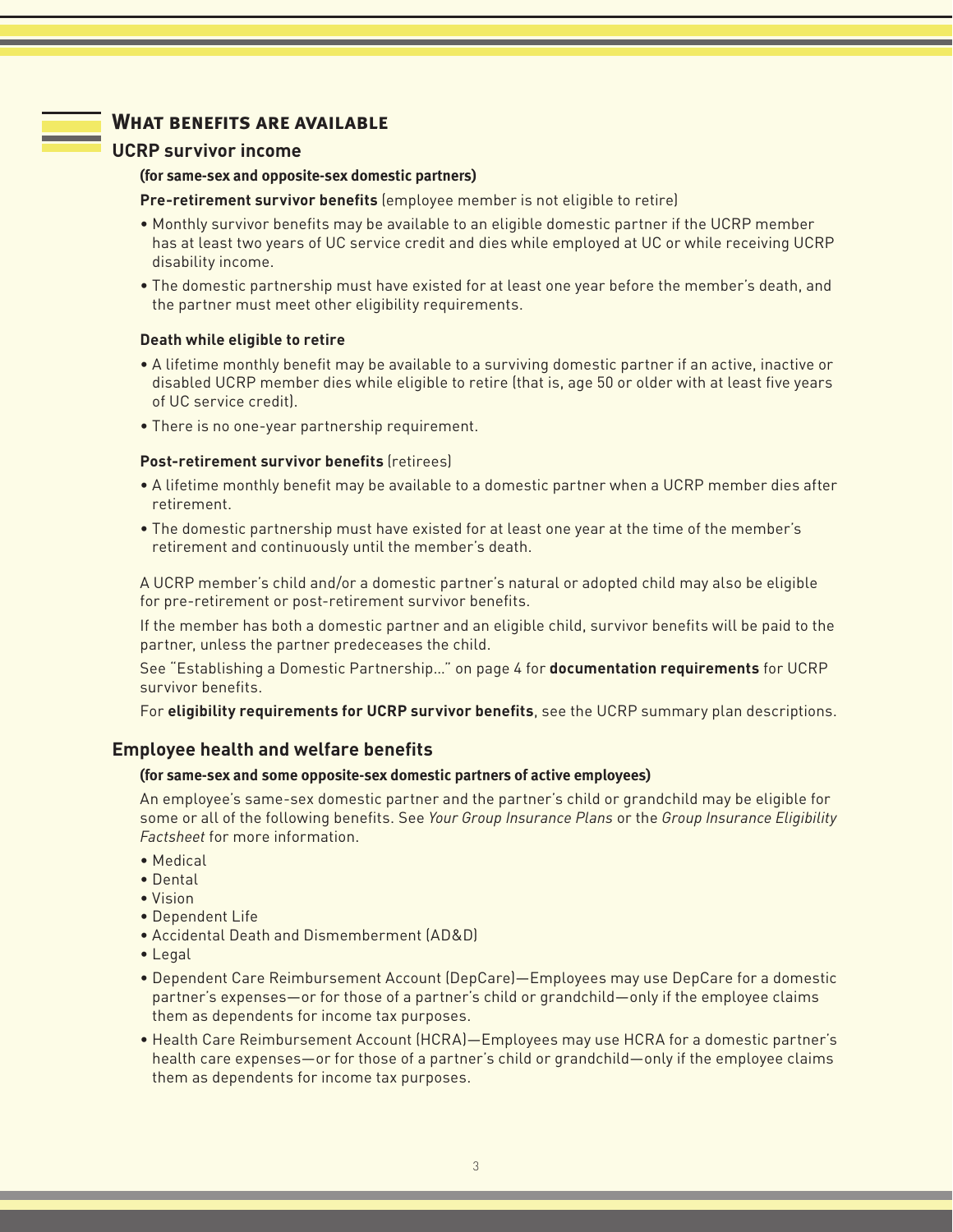- Tax Savings on Insurance Premiums (TIP)—In general, employees may only use TIP to pay the out-of-pocket premium cost for medical coverage for a same-sex domestic partner and/or the partner's child/grandchild who is their tax dependent. Monthly costs for these individuals must be paid on an after-tax basis.
	- **EXCEPTION**: If an employee has registered his/her domestic partnership with the State of California and has submitted form UPAY 850 indicating such registration and the filing date, any out-of-pocket premium cost for medical coverage for the partner and/or the partner's child/ grandchild is deducted from pay on a pretax basis for California income tax purposes only. For federal tax purposes, the out-of-pocket premium cost must still be paid on an after-tax basis.

If these family members are the employee's tax dependents, any necessary adjustments will be made at the end of the year when the employee responds to UC's annual tax dependency mailing (see "Waiver of imputed income" on page 8). The employee may recover any excess federal or California State income tax withheld when filing tax returns.

#### **Retiree and survivor health and welfare benefits**

#### **(for same-sex and some opposite-sex domestic partners)**

**Employee dies**—If specific conditions are met, a domestic partner (and/or a partner's child/ grandchild) may be able to continue UC-sponsored medical/dental/legal coverage upon the employee's death.

For details about continued UC health and welfare plan coverage, COBRA coverage, or conversion to individual insurance policies, see the *Survivor and Beneficiary Handbook for Surviving Family Members and Beneficiaries of UC Employees*.

**Employee retires**—An eligible employee may be able to continue medical/dental/legal coverage into retirement. A domestic partner (and/or partner's child/grandchild) who is enrolled as a family member at the time of retirement may be eligible to continue coverage as well.

For details about health and welfare benefits for retirees and their eligible family members, see the *Retirement Handbook*.

**Retiree dies**—A domestic partner (and/or partner's child/grandchild) may be eligible to continue medical/dental/legal coverage if they were enrolled in the plan(s) at the time of the retiree's death and are eligible to receive a monthly benefit from UCRP.

For details about continued coverage after a retiree's death, see the *Survivor and Beneficiary Handbook for Family Members and Beneficiaries of UC Retirees.*

### **Establishing a domestic partnership for UCRP survivor income**

**(same-sex and opposite-sex domestic partners)**

#### **Registered with the State of California or another jurisdiction**

Submit a copy of the *Declaration of Domestic Partnership* (SEC/STATE LP/SF DP-1) that has been filed with the State of California or form filed with another jurisdiction (same-sex domestic partners only). See "Send documents to" on page 5. (The process will be quicker if the member's Social Security number—or at least the first five digits—is included.)

UCRP members can submit a copy of their State registration at any time or their partner can submit a copy when the member dies.

#### UC HR/Benefits will use the **date the State form was filed as the beginning date of the domestic partnership**.

If a partnership has been registered with the State very recently, the employee may want to consider submitting the UBEN 250 and supporting documentation (see next paragraph) if that would establish an earlier beginning date for the partnership. This action could preserve a partner's right to pre- or post-retirement survivor benefits, for which there is a one-year partnership requirement.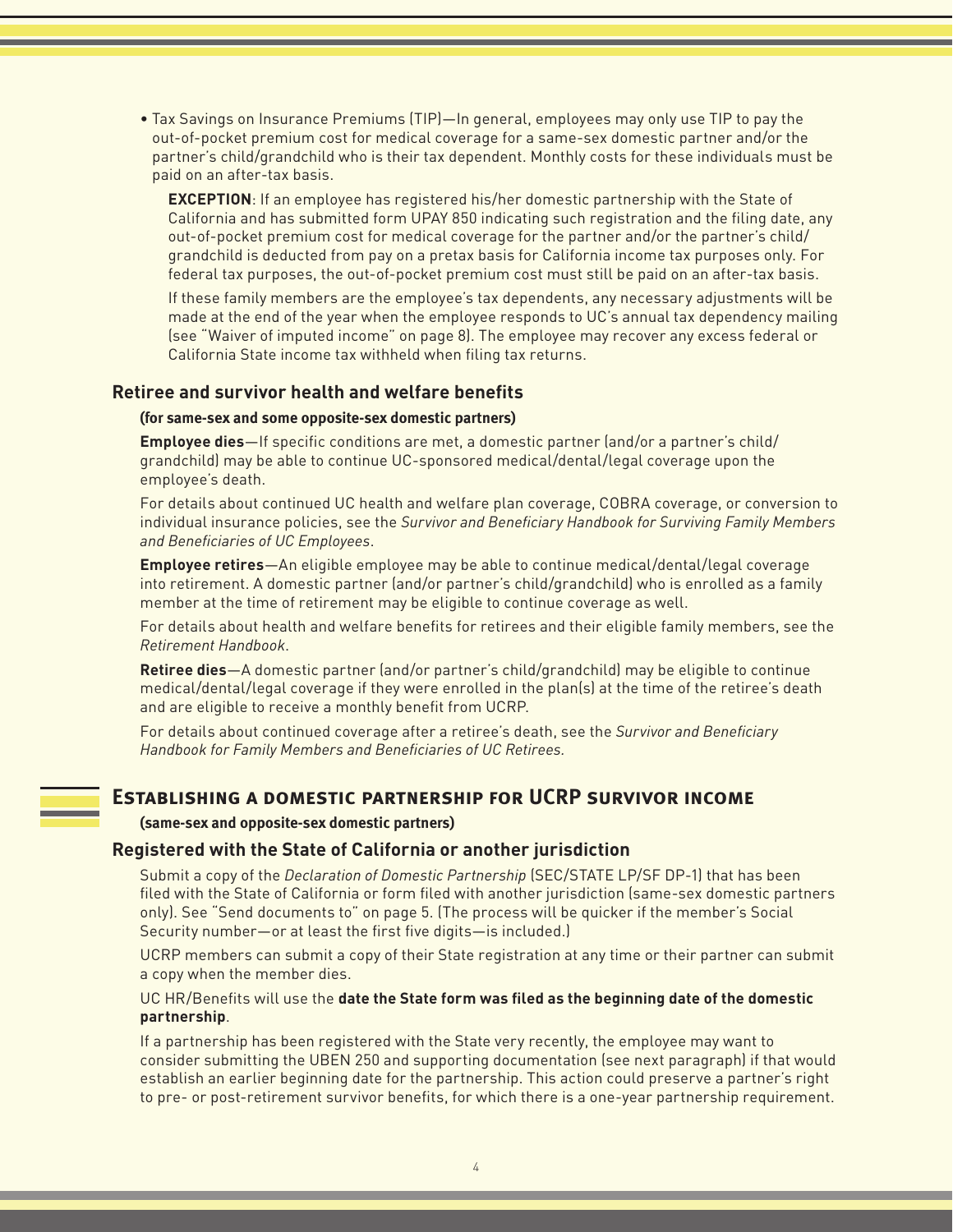#### **Not registered**

If the partnership has not been registered with the State, the UCRP member must submit UC form UBEN 250 (*Declaration of Domestic Partnership*) and three supporting documents. See "Supporting documentation…" on page 6. If the UCRP member does not submit the form, his/her domestic partner will not be eligible to receive survivor benefits.

UC HR/Benefits will use the **earliest date established by the documentation as the beginning date of the domestic partnership**. For a retiree's partner to be eligible, the documentation must establish that the relationship began at least one year prior to the member's retirement.

#### **Send documents to**

UC HR/Benefits Records Management P.O. Box 24570 Oakland, CA 94623-1570

#### **Enrolling a domestic partner in health and welfare plans**

#### **Employees**

#### **Employees can enroll their domestic partners and/or a partner's child/grandchild**

- online when the employee is first eligible, or
- during an announced Open Enrollment period (usually in November), or
- by submitting form UPAY 850 (*Enrollment, Change, Cancellation, or Opt Out*)
- —within the 31-day Period of Initial Eligibility (PIE) beginning when the partner first meets eligibility criteria, or
- —for medical plan enrollment only, at any time (effective date of coverage is delayed for 90 days)

(If partnership is registered with the State of California, check the appropriate box in Section 2 of the UPAY 850 form and enter the filing date. If partnership is not registered, check the box for "Add eligible family member" and enter partner's first date of eligibility.)

After enrollment, as part of UC's annual audit process or when requested, employees may be asked to submit documentation establishing the domestic partnership. Employees should not submit documentation unless requested. A copy of their filed California State registration will fulfill this request. If their partnership is not registered with the State, employees must submit supporting documentation as noted on page 6.

#### **Retirees**

#### **Retirees can enroll their domestic partners and/or a partner's child/grandchild**

- during an announced Open Enrollment period (usually in November), or
- by submitting form UBEN 100 (*Retiree Continuation, Enrollment or Change of Medical, Dental and/or Legal Plan*)
- within the 31-day Period of Initial Eligibility (PIE) beginning when the partner first meets eligibility criteria, or
- —for medical plan enrollment only, at any time, provided retiree is currently enrolled in a UCsponosored medical plan (effective date of coverage is delayed for 90 days).

(If partnership is registered with the State of California, check the appropriate box in Section 2 of the UBEN 100 form and enter the filing date. If partnership is not registered, check the appropriate box and enter partner's first date of eligibility.)

After enrollment, as part of UC's annual audit process or when requested, retirees may be asked to submit documentation establishing the domestic partnership. Retirees should not submit documentation unless requested. A copy of their filed California State registration will fulfill this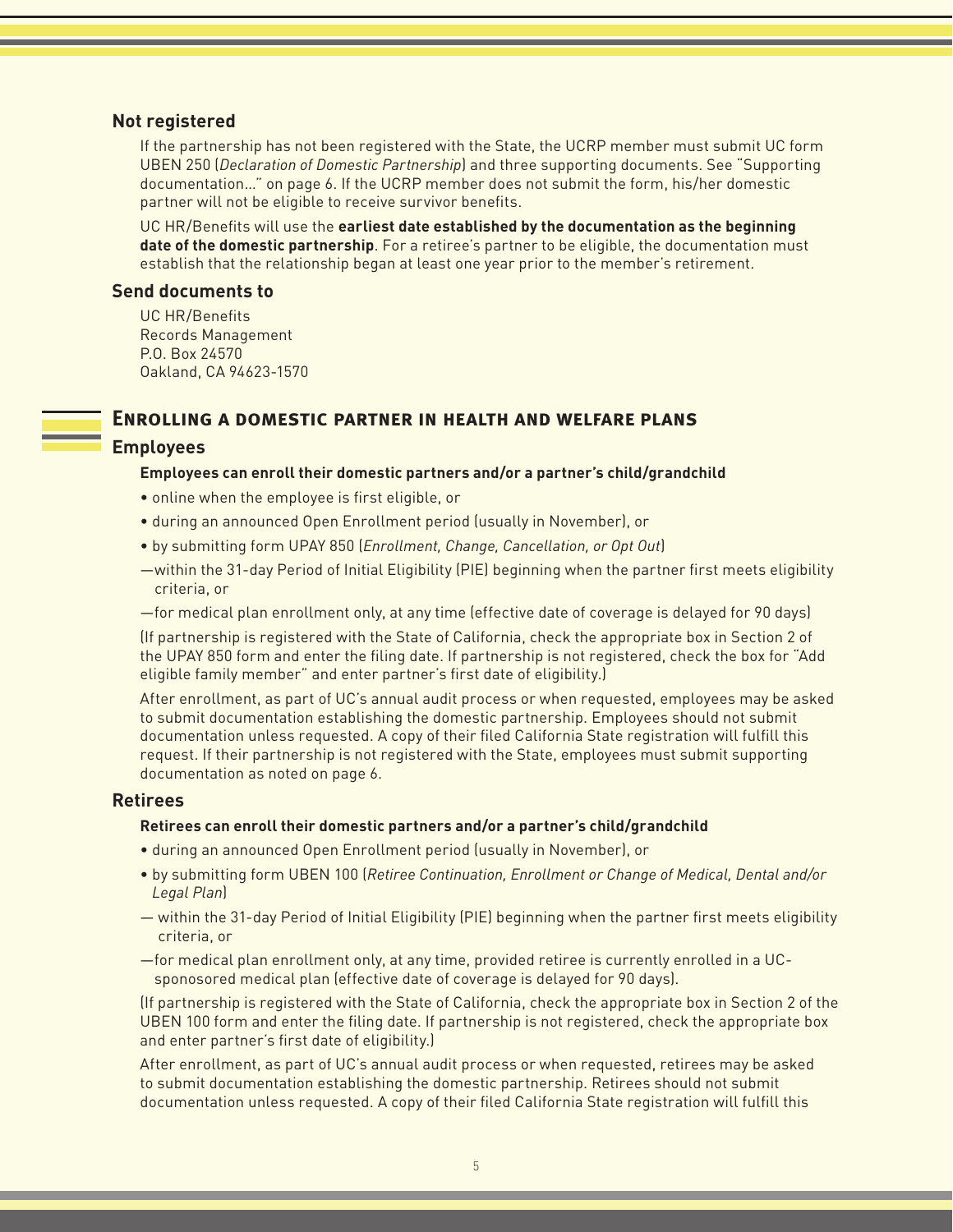request. If their partnership is not registered with the State, retirees must submit supporting documentation as noted on page 6.

#### **Supporting documentation for a domestic partnership**

#### **(UCRP survivor income and health and welfare benefits)**

In order to receive UCRP survivor benefits and, if requested, for health and welfare benefits, employees who have not registered their domestic partnership with the State of California must submit any three of the following:

- joint mortgage or joint tenancy on a residential lease
- joint bank account
- joint liabilities (for example, credit cards or car loans)
- joint ownership of significant property (for example, a car or a house)
- durable property or health care power of attorney
- wills, life insurance policies or retirement annuities naming each other as primary beneficiary
- written agreements or contracts showing mutual support obligations or joint ownership of assets
- copy of any declaration, affidavit or similar document filed with any other governmental entity

#### **Terminating a domestic partnership**

#### **For UCRP survivor income**

The member must submit to UC HR/Benefits:

- a copy of filed California State *Notice of Termination of Domestic Partnership* (SEC/STATE NP/SF DP-2), or
- a copy of a final judgment of dissolution or nullity of the domestic partnership, or
- if not registered with the State, UC form UBEN 253 (*Termination of Domestic Partnership*).

If the partnership is not registered, the member is responsible for notifying the former partner about the termination. Please note that submitting a termination notice or court order is important if information on file has not been updated, UC HR/Benefits could pay survivor benefits to a former partner instead of other eligible recipients, such as the employee's child.

#### **For health and welfare benefits**

Within 31 days after a domestic partnership ends, the employee must complete and submit form UPAY 850 (*Enrollment, Change, Cancellation, or Opt Out*). (Check the appropriate box in Section 2 and enter the date the partnership ended.) A retiree must complete and submit form UBEN 100.

The employee/retiree is responsible for providing his/her domestic partner with a copy of the termination form (UPAY 850/UBEN 100) and the date benefits end. (Coverage stops at the end of the month in which the domestic partnership ends. Premiums are paid through the following month.)

If covered under the medical, dental, and/or vision plan, a partner/partner's child/grandchild may be eligible to continue coverage under COBRA for up to 36 months. See the *Continuation of Group Insurance Coverage* notice.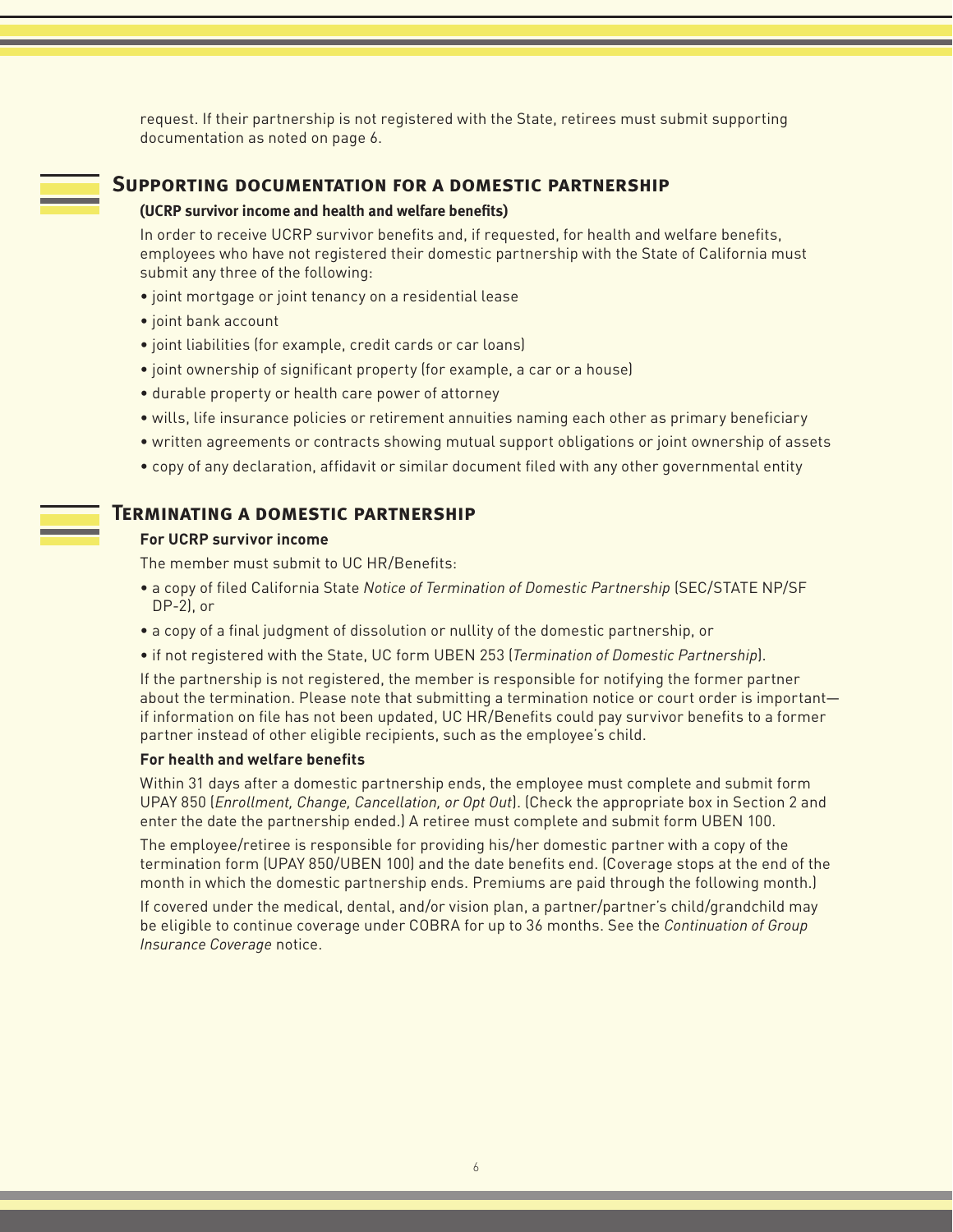| R M<br>u<br>Б |
|---------------|
|               |
|               |

| <b>Action</b>                                                                                                                                                                                                                                    | <b>Form</b>                                                                                                                                                                            | <b>Available</b>                                                                                                                                                                 |
|--------------------------------------------------------------------------------------------------------------------------------------------------------------------------------------------------------------------------------------------------|----------------------------------------------------------------------------------------------------------------------------------------------------------------------------------------|----------------------------------------------------------------------------------------------------------------------------------------------------------------------------------|
| Document domestic<br>partnership (UCRP)                                                                                                                                                                                                          | SEC/STATE NP/SF DP-1<br>(Declaration of Domestic<br>Partnership) (State form) or                                                                                                       | · Online at www.ss.ca.gov/<br>dpregistry/dp_formsfees.htm                                                                                                                        |
|                                                                                                                                                                                                                                                  | <b>UBEN 250 (Declaration of</b><br>Domestic Partnership) (UC<br>forml                                                                                                                  | • At the back of this booklet<br>· Online at http://atyourservice.ucop.<br>edu                                                                                                   |
| Report termination of<br>partnership (UCRP)                                                                                                                                                                                                      | <b>SEC/STATE NP/SF DP-2</b><br>(Notice of Termination of<br><b>Domestic Partnership) (State</b><br>form) or                                                                            | · Online at www.ss.ca.gov/<br>dpregistry/dp_formsfees.htm                                                                                                                        |
|                                                                                                                                                                                                                                                  | <b>UBEN 253 (Termination of</b><br>Domestic Partnership) (UC<br>form                                                                                                                   | • At the back of this booklet<br>. Online at http://atyourservice.ucop.<br>edu                                                                                                   |
| Enroll/cancel coverage in<br>health and welfare plans                                                                                                                                                                                            | Employees: UPAY 850<br>(Enrollment, Change,<br>Cancellation, or Opt Out)<br>Retirees: UBEN 100 (Retiree<br>Continuation Enrollment, or<br>Change-Medical, Dental and/or<br>Legal Plan) | · Online at http://atyourservice.ucop.<br>edu<br>• From person in department who<br>handles benefits<br>• From local Benefits Office<br>• From the UC Customer Service<br>Center |
| Designate beneficiary for<br>· UCRP lump sum death<br>payment<br>• UCRP Capital Accumulation<br><b>Provision (CAP) payment</b><br>• Life insurance (Basic,<br>Supplemental, Core)<br>• Accidental Death and<br>Dismemberment insurance<br>[AD&D] | <b>UBEN 116 (Designation of</b><br><b>Beneficiary-Employees)</b><br>or<br><b>UBEN 117 (Designation of</b><br>Beneficiary-Retirees, Former<br><b>Employees and Others)</b>              | . Online at http://atyourservice.ucop.<br>edu<br>• From local Benefits Offices<br>• From the UC Customer Service<br>Center                                                       |
| Designate beneficiary for<br>• 403(b) Plan<br>• 457(b) Plan<br>· DC Plan                                                                                                                                                                         | Fidelity's enrollment form                                                                                                                                                             | · Online at netbenefits.com<br>• Call Fidelity at 1-866-682-7787                                                                                                                 |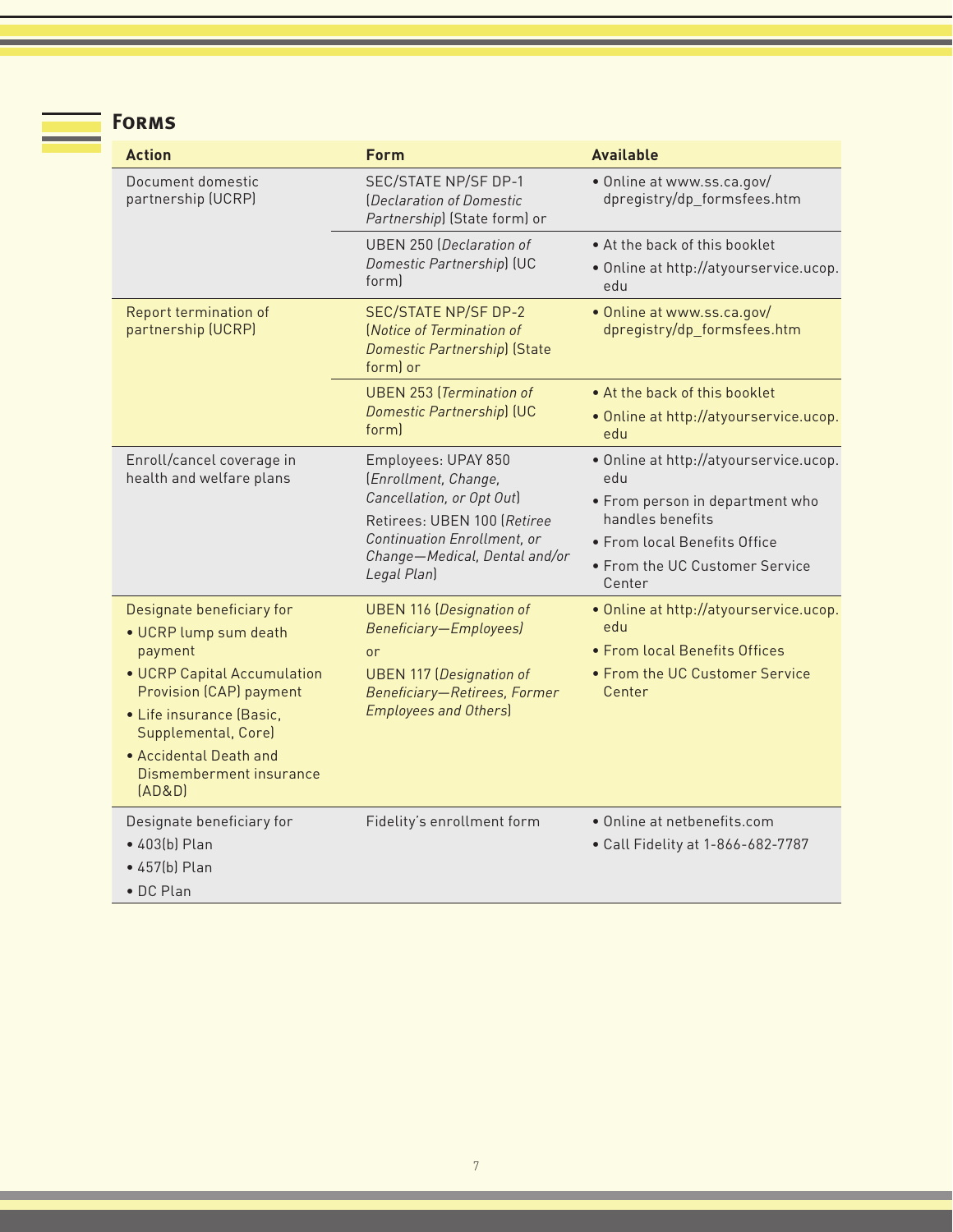### **Tax Information**

#### **Survivor Benefits**

There may be special tax consequences for these benefits. Members may want to consult their tax advisor before taking any action.

#### **Imputed income**

#### **(for health and welfare benefits)**

The UC contribution for medical/dental coverage for a domestic partner (and a partner's child/ grandchild) is considered income to the employee/retiree (imputed income) unless the employee/ retiree qualifies for a waiver (see next section). Imputed income is subject to federal and California State income taxes, Social Security and Medicare taxes, and any other required payroll tax.

#### **Waiver of imputed income**

#### **(for health and welfare benefits)**

#### **Federal and California State income taxes**

Employees and retirees who claim a domestic partner (and/or the partner's child or grandchild) as a dependent for income tax purposes will not be subject to imputed income for federal and California State tax purposes.

To make the necessary adjustments for tax reporting, each November UC HR/Benefits will mail form UPAY 886 (*Declaration of Tax Dependency*) to employees and retirees to complete and submit to their local Payroll Office. After the form is submitted, payroll records are adjusted and:

- the taxable gross on the employee's Form W-2 for the year will not include any imputed income for medical/dental coverage and will be reduced for pretax TIP contributions as appropriate (see "Tax Savings on Insurance Premiums" on page 4)
- excess FICA contributions will reduce current FICA withholding
- excess income tax withheld is claimed when the employee files tax returns

Employees may be asked to submit proof of tax dependency.

#### **California State income taxes only**

Employees and retirees who have registered their domestic partnership with the State of California are not subject to imputed income for California income tax purposes whether or not the partner or partner's child/grandchild is their tax dependent. Imputed income for federal taxes will continue unless these family members are the employee's tax dependents. Also see "Tax Savings on Insurance Premiums (TIP)" on page 4.

To stop State income tax withholding, employees must complete and submit form UPAY 850 (*Enrollment, Change, Cancellation or Opt Out*). Retirees must complete and submit form UBEN 100 (*Retiree Continuation, Enrollment or Change*). Check the appropriate box in Section 2 and enter the date of registration with the State. Imputed income for California State taxes will stop on the first of the following month, subject to payroll deadlines.

Employees and retirees will not need to submit another form for California State tax purposes unless the domestic partnership ends.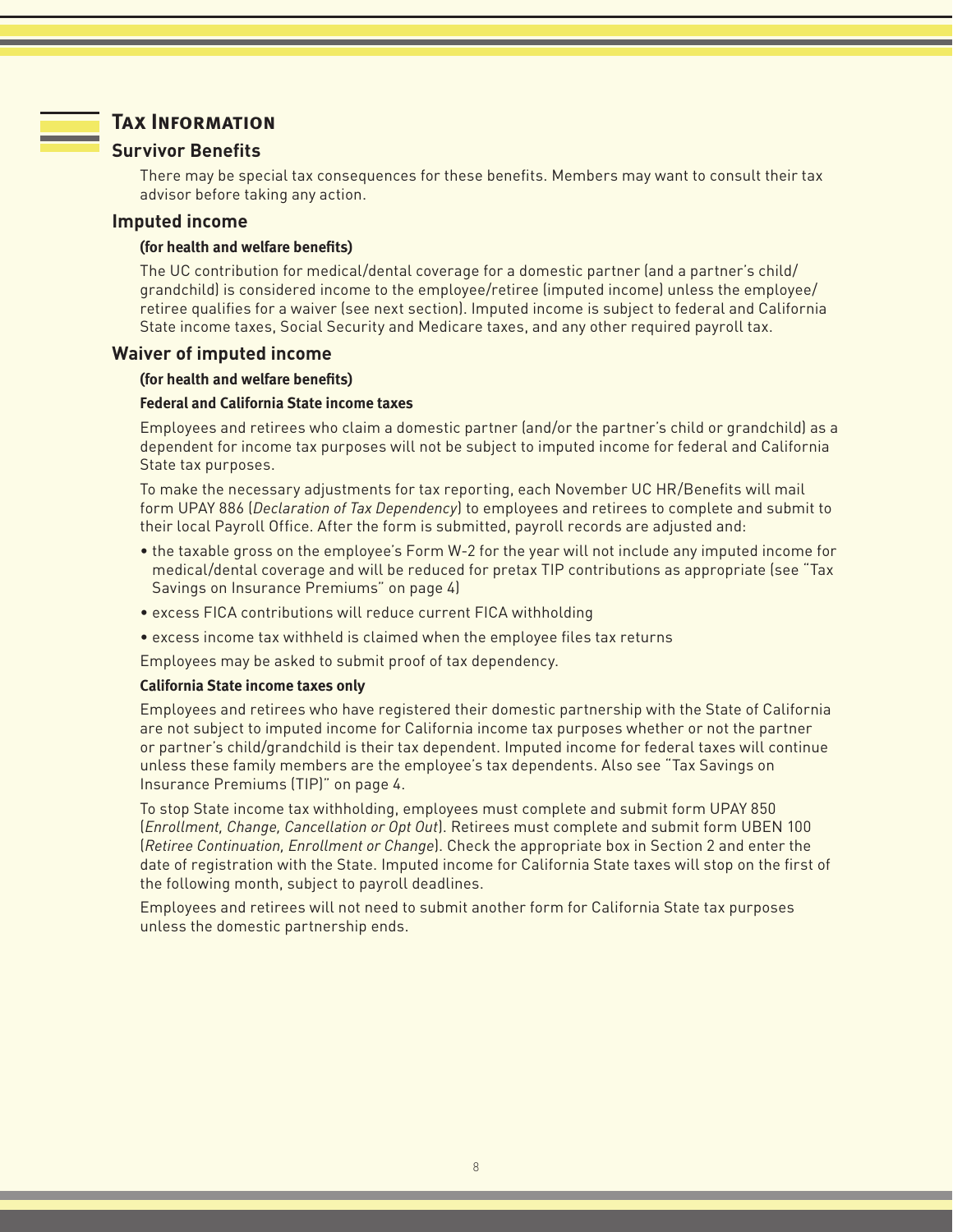### **Leave Policies for Employees**

### **Sick leave**

#### **Family illness**

Employees may use a designated amount of accrued sick leave when required to be in attendance or to provide care because their opposite-sex or same-sex domestic partner or their partner's child is ill.

### **Bereavement**

Employees may use accrued sick leave if their absence is required due to the death of their domestic partner or their partner's child.

For more details, see the applicable personnel policy or collective bargaining agreement (contract), available online at http://atyourservice.ucop.edu

### **Family and medical leave**

Employees may care for a domestic partner who is seriously ill under UC's family and medical leave policy.

For more details, see the applicable personnel policy or collective bargaining agreement (contract) available online at http://atyourservice.ucop.edu

### **For More Information**

### **About UCRP survivor benefits**

- UCRP summary plan descriptions
- *Retirement Handbook*
- *Survivor and Beneficiary Handbook for Family Members and Beneficiaries of UC Employees*
- *Survivor and Beneficiary Handbook for Family Members and Beneficiaries of UC Retirees*

### **About health and welfare benefits**

- *UC Group Insurance Eligibility Factsheet*
- *Your Group Insurance Plans*
- *Continuation of Group Insurance Coverage*

All the publications listed above are available

- Online at http://atyourservice.ucop.edu
- From local Benefits Offices
- From the UC Customer Service Center

### **Questions?**

Employees should direct any questions to their local Benefits Office. Retirees should direct their questions to the UC Customer Service Center.

### **UC Customer Service Center**

Call 1-800-888-8267, Monday through Friday between 8:30 and 4:30 PT.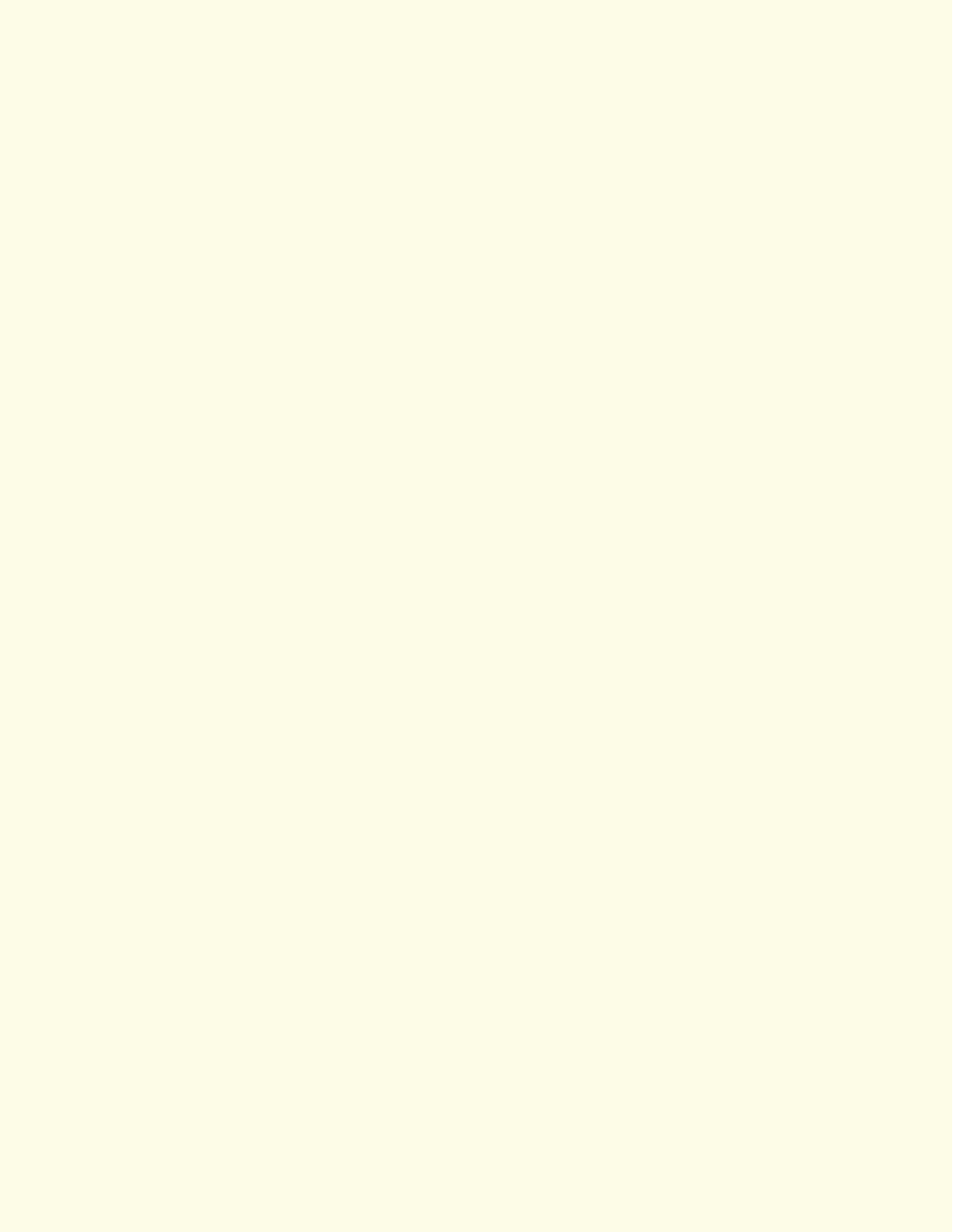UC EMPLOYEES/RETIREES: Signing this Declaration establishes your domestic partnership with the University of California and will be used to help determine your partner's eligibility for a number of survivor and death benefits. Signing this Declaration does not guarantee eligibility for benefits; however, if you die before confirming your partnership by an accepted method, your partner cannot be considered for such benefits. If you have registered your domestic partnership with the State of California or if you are in a same-sex partnership that is validly formed and registered in another jurisdiction and the partnership is substantially equivalent to a California-registered domestic partnership, you do not need to complete this form or take any other action at this time.

#### **We, the undersigned, declare that we are domestic partners in accordance with the following criteria:**

- We are each other's sole domestic partner in a long-term, committed relationship and intend to remain so indefinitely.
- Neither of us is legally married.
- We are not related by blood to a degree that would prohibit legal marriage in the State of California.
- We are both at least 18 years old and capable of consenting to the relationship.
- We are financially interdependent.
- We share a common residence.

Please see #1 on the reverse for information about **termination** of a domestic partnership.

#### **REQUIRED SIGNATURES** (Both parties must print and sign their names below.)

**Under penalty of perjury, we declare that the representations herein are true and correct and contain no material omissions of fact to the best of our knowledge and belief. We further declare that we have read, understand, and agree to the additional terms and conditions on the reverse of this form.**

#### **EMPLOYEE/RETIREE**

| NAME (Last, First, Middle Initial) (please print) | SOCIAL SECURITY NUMBER |
|---------------------------------------------------|------------------------|
| SIGNATURE                                         | <b>DATE</b>            |

#### **DOMESTIC PARTNER**

| NAME (Last, First, Middle Initial) (please print) | SOCIAL SECURITY NUMBER |
|---------------------------------------------------|------------------------|
|                                                   |                        |
| SIGNATURE                                         | <b>DATE</b>            |
|                                                   |                        |

RETN: Pending **Please photocopy this form for your records.**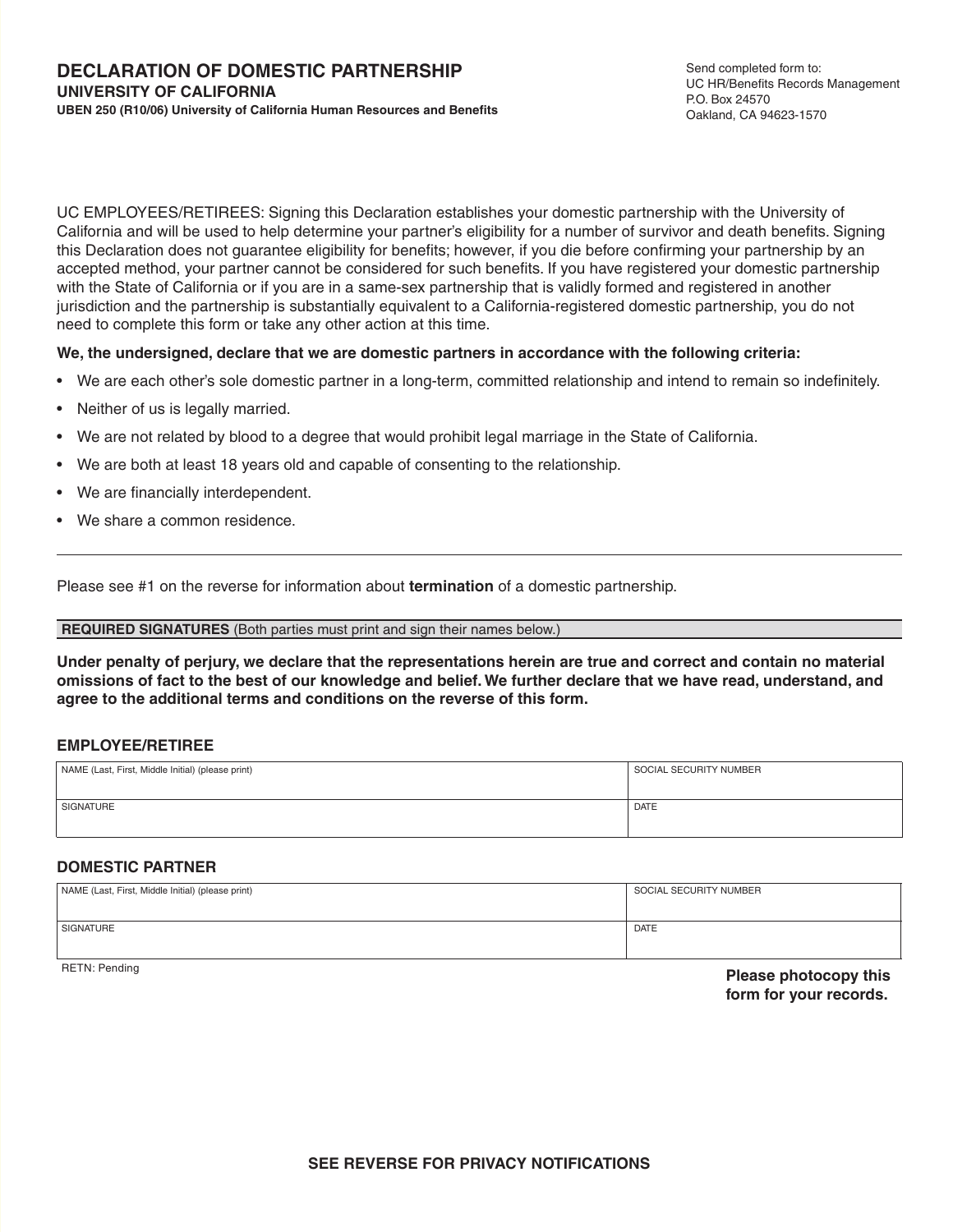#### **ADDITIONAL TERMS AND CONDITIONS**

1. **Termination of Partnership:** If a domestic partnership confirmed in a *Declaration of Domestic Partnership* (UBEN 250) ends, the employee must, within 31 days after the date the partnership ends, complete and submit form UBEN 253 (*Termination of Domestic Partnership*) to UC HR/Benefits Records Management. Filing this form will terminate eligibility for survivor and/or death benefits for the domestic partner previously named in the Declaration. Termination of a domestic partnership registered in California or another jurisdiction is governed by the laws of the applicable jurisdiction.

The member must provide the former domestic partner with a copy of the termination form.

- 2. For employees filing this declaration, the University of California will require proof that a domestic partnership meets joint residency, financial interdependence and one-year duration (if applicable) requirements at the time of the employee's retirement or death. The employee or domestic partner agrees to submit documentation supporting the domestic partnership at that time. Acceptable documentation includes any three of the following:
	- copy of any Declaration, affidavit, or similar document filed with any other governmental entity
	- joint mortgage or joint tenancy on a residential lease
	- joint bank account
	- joint liabilities (e.g., a credit card or car loan)
	- joint ownership of significant property (e.g., a car)
	- power of attorney for durable property or health care
	- wills, life insurance policies or retirement annuities naming each other as primary beneficiary
	- written agreement or contract showing mutual support obligations or joint ownership of assets acquired during the relationship
- 3. The University will use this Declaration for the sole purpose of determining eligibility for survivor and/or death benefits for a domestic partner. It is not intended to establish any contractual rights or obligations between the employee and his/her domestic partner.
- 4. For UCRP members only: In most cases, for a domestic partner to be eligible for preretirement survivor income before the member was eligible to retire or for the postretirement survivor continuance from UCRP, the partnership must have existed, uninterrupted, for the 12-month period preceding the member's retirement or death, and continuously to the member's death.

 A domestic partner will not be eligible for any UCRP survivor benefits unless one of the following requirements is satisfied: (i) the partnership is registered with the State of California, (ii) this Declaration is on file with the University and supporting documentation can be provided; or (iii) your same-sex partnership is validly formed and registered in another jurisdiction and the partnership is substantially equivalent to a California-registered domestic partnership. Registering your partnership or filing this Declaration with UC may affect the eligibility of your children for UCRP survivor benefits. The UCRP Plan Document and Regulations govern eligibility for UCRP benefits.

#### **PRIVACY NOTIFICATIONS**

#### **STATE**

The State of California Information Practices Act of 1977 (effective July 1, 1978) requires the University to provide the following information to individuals who are asked to supply information about themselves.

The principal purpose for requesting information on this form, including your Social Security number, is to verify your identity, and/or for benefits administration, and/or for federal and state income tax reporting. University policy and state and federal statutes authorize the maintenance of this information.

Furnishing all information requested on this form is mandatory. Failure to provide such information will delay or may even prevent completion of the action for which the form is being filled out. Information furnished on this form may be transmitted to the federal and state governments when required by law.

Individuals have the right to review their own records in accordance with University personnel policy and collective bargaining agreements. Information on applicable policies and agreements can be obtained from campus or Office of the President Staff and Academic Personnel Offices.

The official responsible for maintaining the information contained on this form is the Associate Vice President—University of California Human Resources and Benefits, 1111 Franklin Street, Oakland, CA 94607-5200.

#### **FEDERAL**

Pursuant to the Federal Privacy Act of 1974, you are hereby notified that disclosure of your Social Security number is mandatory. The University's record keeping system was established prior to January 1, 1975 under the authority of The Regents of the University of California under Article 1X, Section 9 of the California Constitution. The principal uses of your Social Security number shall be for state tax and federal income tax (under Internal Revenue Code sections 6011.6051 and 6059) reporting, and/or for benefits administration, and/or to verify your identity.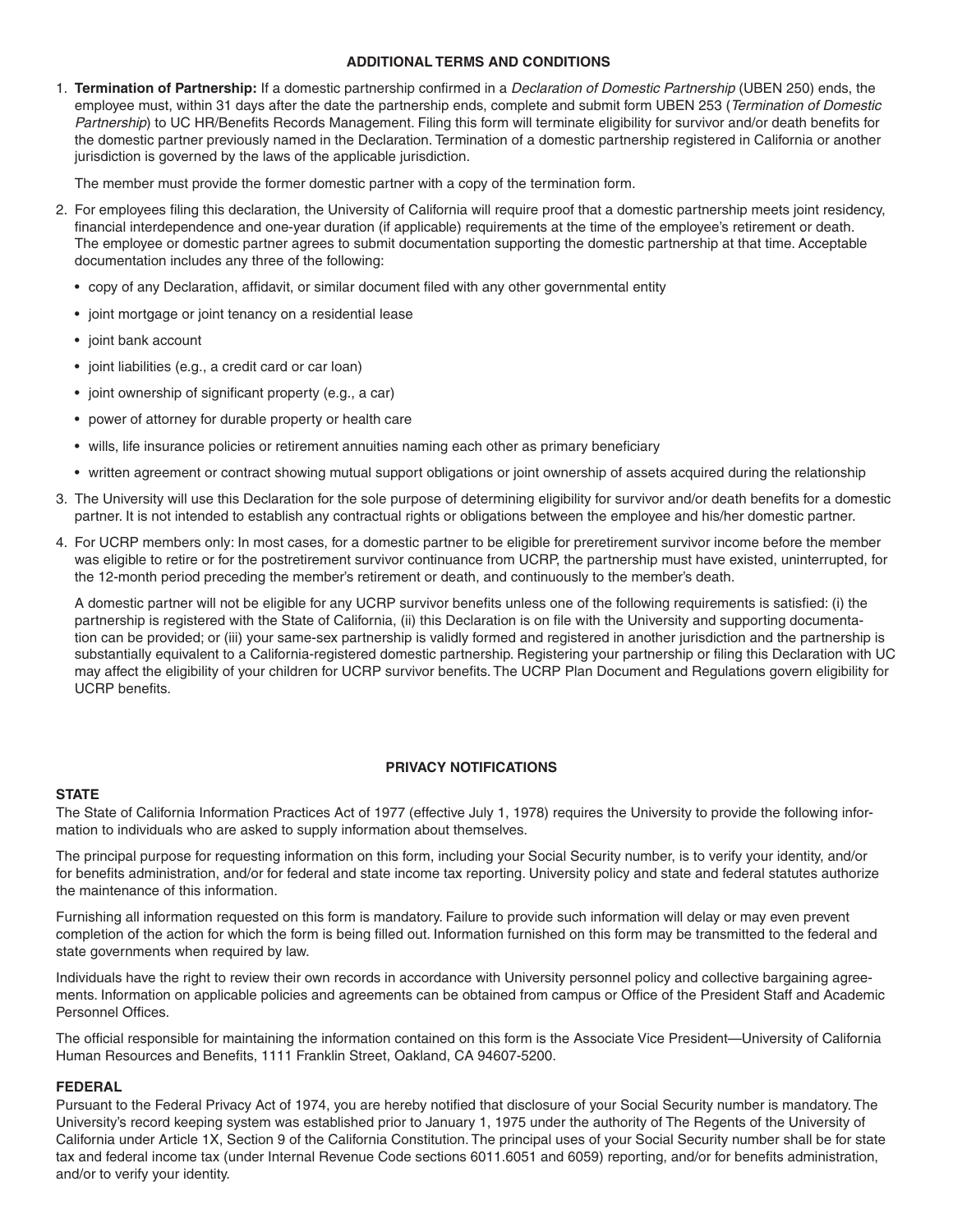**EMPLOYEES/RETIREES: Use this form to notify UC that your domestic partnership has ended if you used form UBEN 250 to establish your partnership. Do not use this form if your domestic partnership is registered with the State of California or if your same-sex partnership was validly formed and registered in another jurisdiction and the partnership is substantially equivalent to a California-registered domestic partnership. In that case, the termination process is governed by the laws of the applicable jurisdiction.**

If you registered your partnership with the State of California or another jurisdiction as described above and submitted a copy of the appropriate registration form for UC benefit purposes and the partnership is terminating, you **must** submit a filed copy of the State *Notice of Termination of Domestic Partnership* (SEC/STATE NP/SF DP-2) or a copy of a final judgment of dissolution or nullity of the domestic partnership for a California registration or, if your same-sex partnership was validly formed and registered in another jurisdiction and is substantially equivalent to a domestic partnership, a copy of the form or order required by the other jurisdiction to document the termination or nullification of the partnership. In this situation, UC's form (UBEN 253) will not be accepted as proof that your partnership has terminated.

It is your responsibility to provide your former domestic partner with a copy of this termination form and the date benefits end. Eligibility for survivor and/or death benefits stops on the date the domestic partnership ends.

Before you retire, you may submit a new declaration of domestic partnership any time you enter into another partnership. Keep in mind, however, that other eligibility requirements still must be met—for example, the new partnership must exist for at least 12 months before certain survivor benefits can be paid.

#### **OTHER**

Submitting this termination form will not change any beneficiary designations you may have made for other University benefits—for example, the UCRP death benefit, 403(b), 457(b) or DC Plan accumulations, or life or AD&D insurance. If you want to name new beneficiaries for these plans, you must change your beneficiary online or submit new beneficiary forms available from your local Benefits Office or the UC Customer Service Center (1-800-888-8267).

Also, in addition to submitting this termination form, you must cancel insurance coverage for a former partner and/or the partner's child/grandchild. To do so, you must do as follows within 31 days of the terminating event:

- EMPLOYEES: Complete form UPAY 850 (*Enrollment, Change, Cancellation, or Opt Out*) and submit it to your local Benefits or Payroll Office in accordance with local procedures.
- RETIREES: Complete form UBEN 100 (Retiree *Continuation, Enrollment, or Change*) and submit it to to the address shown on the form.

| I, the undersigned, declare that my former partner              |           |                        |                       |
|-----------------------------------------------------------------|-----------|------------------------|-----------------------|
|                                                                 | Last name | First                  | MI                    |
| and I are no longer domestic partners. Our partnership ended on |           |                        |                       |
|                                                                 |           | Date                   |                       |
| <b>EMPLOYEE/RETIREE (Print and sign your name below)</b>        |           |                        |                       |
| NAME (Last, First, Middle Initial) (please print)               |           | SOCIAL SECURITY NUMBER |                       |
| <b>SIGNATURE</b>                                                |           | <b>DATE</b>            |                       |
| <b>RETN: Pending</b>                                            |           | .                      | Please photocopy this |

**form for your records.**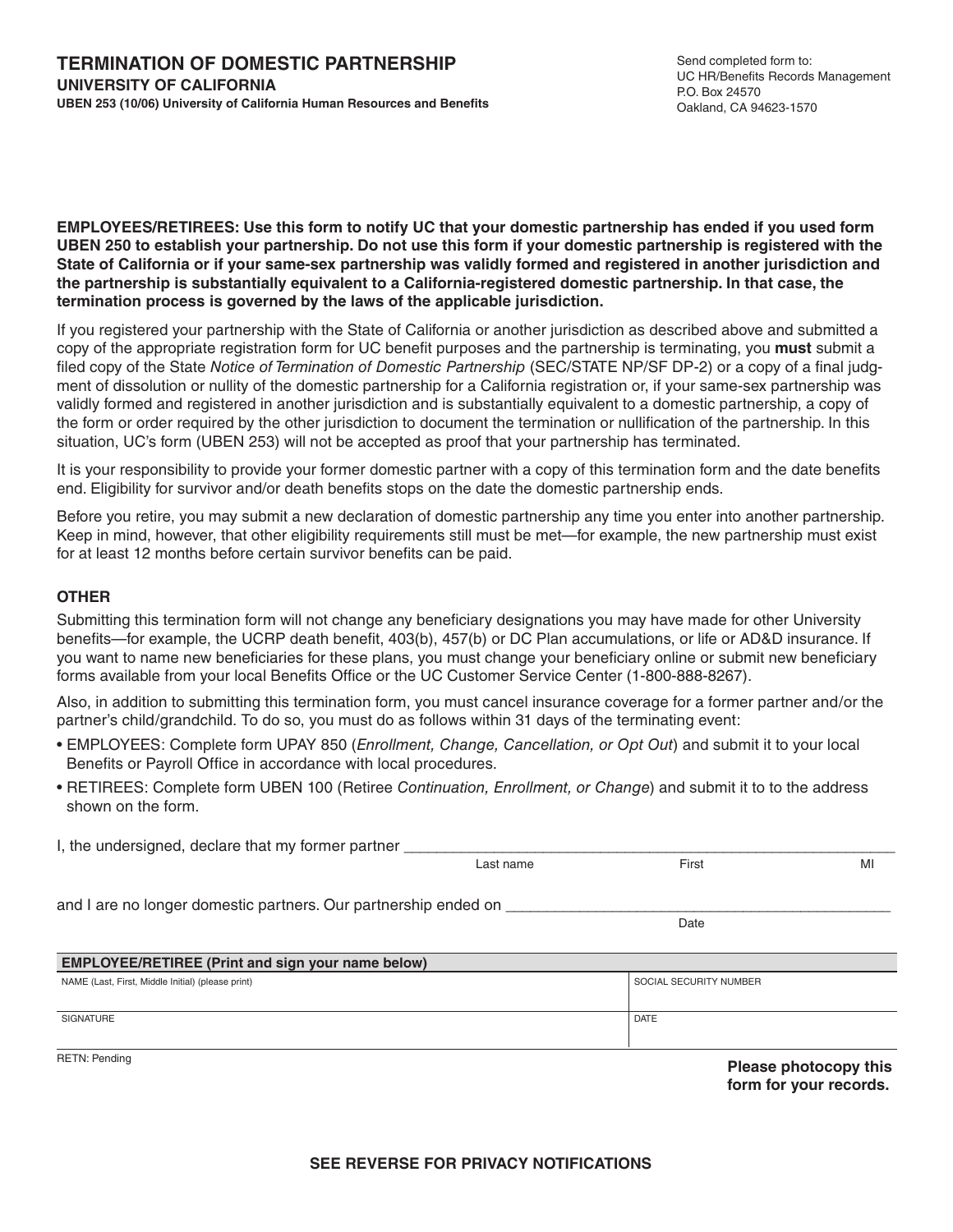#### **PRIVACY NOTIFICATIONS**

#### **STATE**

The State of California Information Practices Act of 1977 (effective July 1, 1978) requires the University to provide the following information to individuals who are asked to supply information about themselves.

The principal purpose for requesting information on this form, including your Social Security number, is to verify your identity, and/or for benefits administration, and/or for federal and state income tax reporting. University policy and state and federal statutes authorize the maintenance of this information.

Furnishing all information requested on this form is mandatory. Failure to provide such information will delay or may even prevent completion of the action for which the form is being filled out. Information furnished on this form may be transmitted to the federal and state governments when required by law.

Individuals have the right to review their own records in accordance with University personnel policy and collective bargaining agreements. Information on applicable policies and agreements can be obtained from campus or Office of the President Staff and Academic Personnel Offices.

The official responsible for maintaining the information contained on this form is the Associate Vice President—University of California Human Resources and Benefits, 1111 Franklin Street, Oakland, CA 94607-5200.

#### **FEDERAL**

Pursuant to the Federal Privacy Act of 1974, you are hereby notified that disclosure of your Social Security number is mandatory. The University's record keeping system was established prior to January 1, 1975 under the authority of The Regents of the University of California under Article 1X, Section 9 of the California Constitution. The principal uses of your Social Security number shall be for state tax and federal income tax (under Internal Revenue Code sections 6011, 6051 and 6059) reporting, and/or for benefits administration, and/or to verify your identity.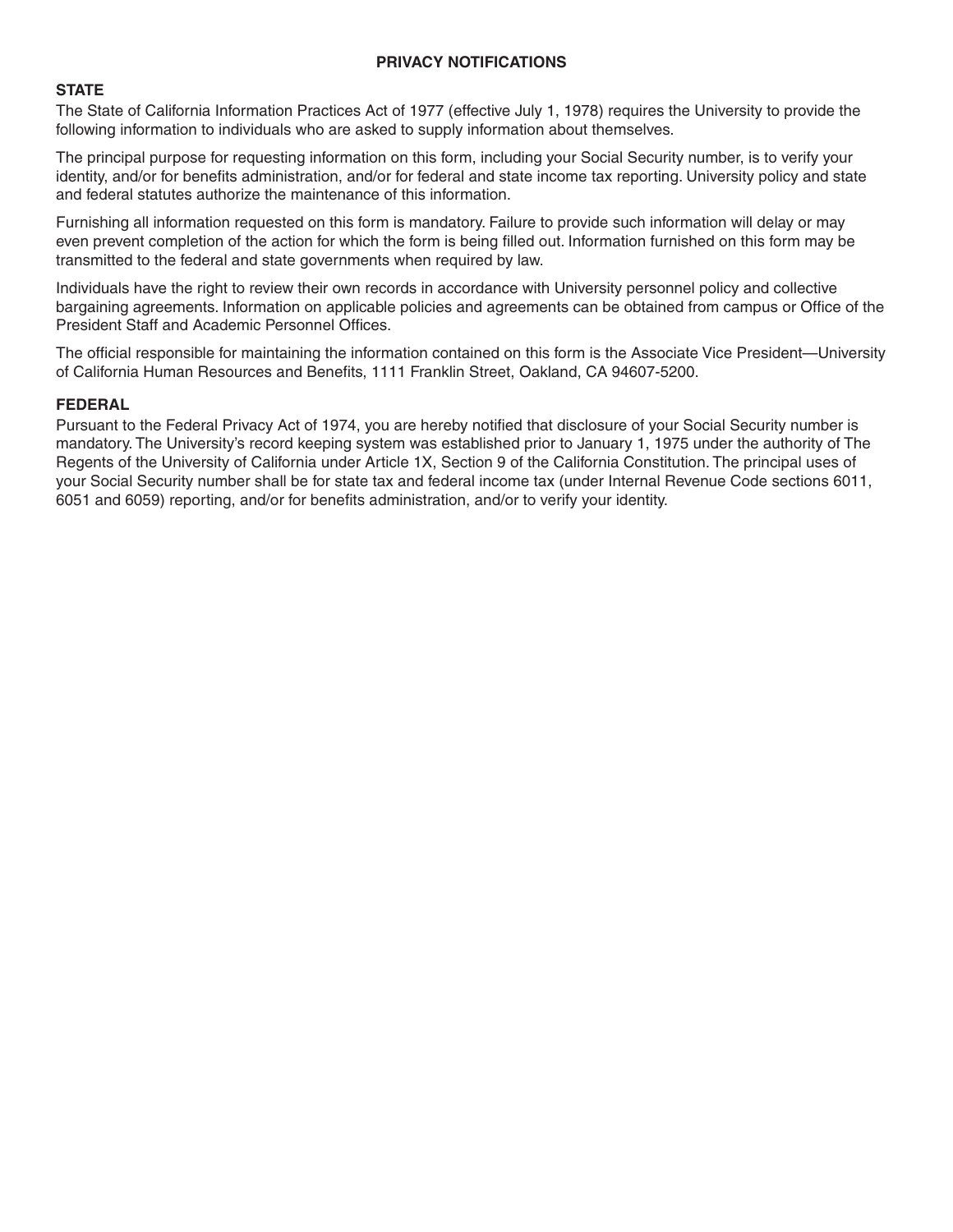By authority of the Regents, University of California Human Resources and Benefits, located in Oakland, administers all benefit plans in accordance with applicable plan documents and regulations, custodial agreements, University of California Group Insurance Regulations, group insurance contracts, and state and federal laws. No person is authorized to provide benefits information not contained in these source documents, and information not contained in these source documents cannot be relied upon as having been authorized by the Regents. Source documents are available for inspection upon request (1-800-888-8267). What is written here does not constitute a guarantee of plan coverage or benefits—particular rules and eligibility requirements must be met before benefits can be received. The University of California intends to continue the benefits described here indefinitely; however, the benefits of all employees, retirees, and plan beneficiaries are subject to change or termination at the time of contract renewal or at any other time by the University or other governing authorities. The University also reserves the right to determine new premiums, employer contributions and monthly costs at any time. Health and welfare benefits are not accrued or vested benefit entitlements. UC's contribution toward the monthly cost of the coverage is determined by UC and may change or stop altogether, and may be affected by the state of California's annual budget appropriation. If you belong to an exclusively represented bargaining unit, some of your benefits may differ from the ones described here. Contact your Human Resources Office for more information.

The Consolidated Omnibus Budget Reconciliation Act of 1985 (COBRA) provides for continued coverage for a certain period of time at applicable monthly COBRA rates if you, your spouse, or your dependents lose group medical, dental, or vision coverage because you terminate employment (for reasons other than gross misconduct); your work hours are reduced below the eligible status for these benefits; you die, divorce, or are legally separated; or a child ceases to be an eligible dependent. Note: The continuation period is calculated from the earliest of these qualifying events and runs concurrently with any other UC options for continued coverage. See your Benefits Representative for more information.

In conformance with applicable law and University policy, the University is an affirmative action/equal opportunity employer. Please send inquiries regarding the University's affirmative action and equal opportunity policies for staff to Director of Diversity and Employee Programs, University of California Office of the President, 300 Lakeside Drive, Oakland, CA 94612 and for faculty to Director of Academic Advancement, University of California Office of the President, 1111 Franklin Street, Oakland, CA 94607.